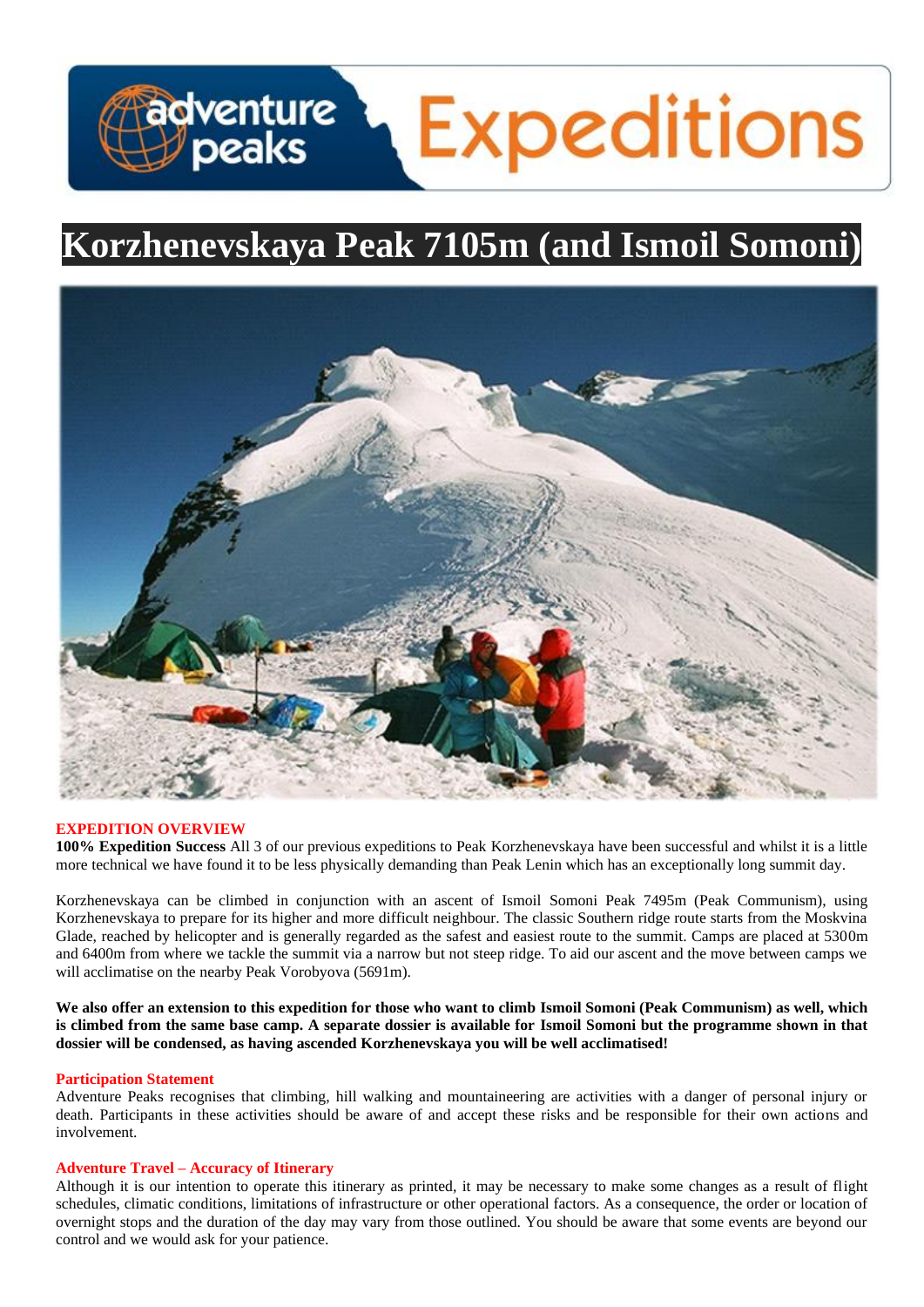# **PREVIOUS EXPERIENCE/FITNESS**

You should be technically competent to Scottish grade 1/2 with previous high altitude experience up to 6000m or over. Summit success will require a high level of aerobic and mountain fitness. Although Korzhenevskaya is a relatively straightforward climb, ascending to over 7000m peak is extremely demanding both physically and mentally. The ascent of Korzhenevskaya does involve some steep sections and the use of fixed ropes.

#### **A TYPICAL CLIMBING DAY**

Starts around 7 am getting breakfast and a brew ready. Most climbing days are between 6 – 8 hours and will feel quite strenuous; this will get easier as time goes by with acclimatisation. The team should be able to move between camps without assistance. However, the leader will aim to have regular radio calls to keep in contact with the entire group during the day.





#### **LEADERS**

An experienced UK leader will accompany all groups. He/she may be assisted by an experienced local guide depending on group size.

### **WEATHER**

We have found the weather to be more settled and stable compared with what we normally experience on Peak Lenin and Khan Tengri. The weather should be pleasant during the day lower down with cooler evenings and nights. The higher you are the cooler it will be. The weather in the high mountains is unpredictable and you should be prepared for sudden changes. It will be extremely cold on the early starts and in the evenings at altitude with sub-zero temperatures.

#### **WHAT TO CARRY**

A 65+L rucksack will be required as you will need to assist in carrying food to the camps in addition to your personal gear, which tends to be bulky. *Porters carry group camping equipment, but are available to carry personal gear at an extra cost. They should be booked and paid for in advance.*

### **CAMP AND CATERING ARRANGEMENTS**

Base Camp will consist of 2 to 3 person tents and a large communal tent used for cooking, eating and socialising. There are toilets and showers and even a sauna!

Our hill food supplies will be good, consisting of local produce purchased in Dushanbe or Djirgital on our journey into BC. Snack food for the hill will be plentiful and consist of such things as chocolate, cereal bars, dried fruit, nuts, cheese and salami. You can suggest other items! Supplementary food that we know can't be purchased locally will be brought from the UK Cooked food on the hill will be a combination of boil-in-the-bag, freeze dried packs, pasta, soup and supplementary snacks. Base Camp food is more basic than in Nepal.

### **LANGUAGE AND TIME**

**Language:** Tajik is the official language, but there are many other regional languages. One third of the population speak Russian. English is spoken by our local guide but it may be quite basic. **Time:** GMT+ 5 hours. There is no daylight saving time.

# **HEALTH**

All our UK leaders hold first aid certificates and carry a fully equipped first aid kit for medical emergencies. However, you should bring your own supplies of plasters, blister prevention pads (Compeed), paracetamol etc and any medication you are taking. There are no compulsory vaccinations for Tajikistan but the following are recommended: Hepatitis A, Tetanus, Polio and Typhoid. Consult your GP or a vaccine specialist for professional advice or refer to this website[: www.fitfortravel.scot.nhs.uk.](http://www.fitfortravel.scot.nhs.uk/) Tap or stream water should never be drunk without first sterilising with chlorine dioxide tablets or by boiling.

#### **INSURANCE**

Insurance which covers mountain rescue, evacuation and medical expenses is **essential**. You should note there are no official mountain rescue services in this area and that any evacuation in the event of a serious medical emergency to the nearest hospital will be by land and not by helicopter. We will require a copy of your insurance prior to departure. Please also ensure your insurance covers you for climbing to 7200m or 7500m for Ismoil

#### **ALTITUDE**

If you are new to altitude you may have concerns about the effects. With base camp at 4400m, this trip actually starts at an altitude that many people take a few days to acclimatise to! However we have built in extra time at Djirgital (1800m) where we plan to ascend a local 'hill' and also have time to relax on arriving at the Moskviva Glade base camp (4400m). The best way to avoid altitude symptoms is to move at a gentle steady pace and drink plenty of fluid.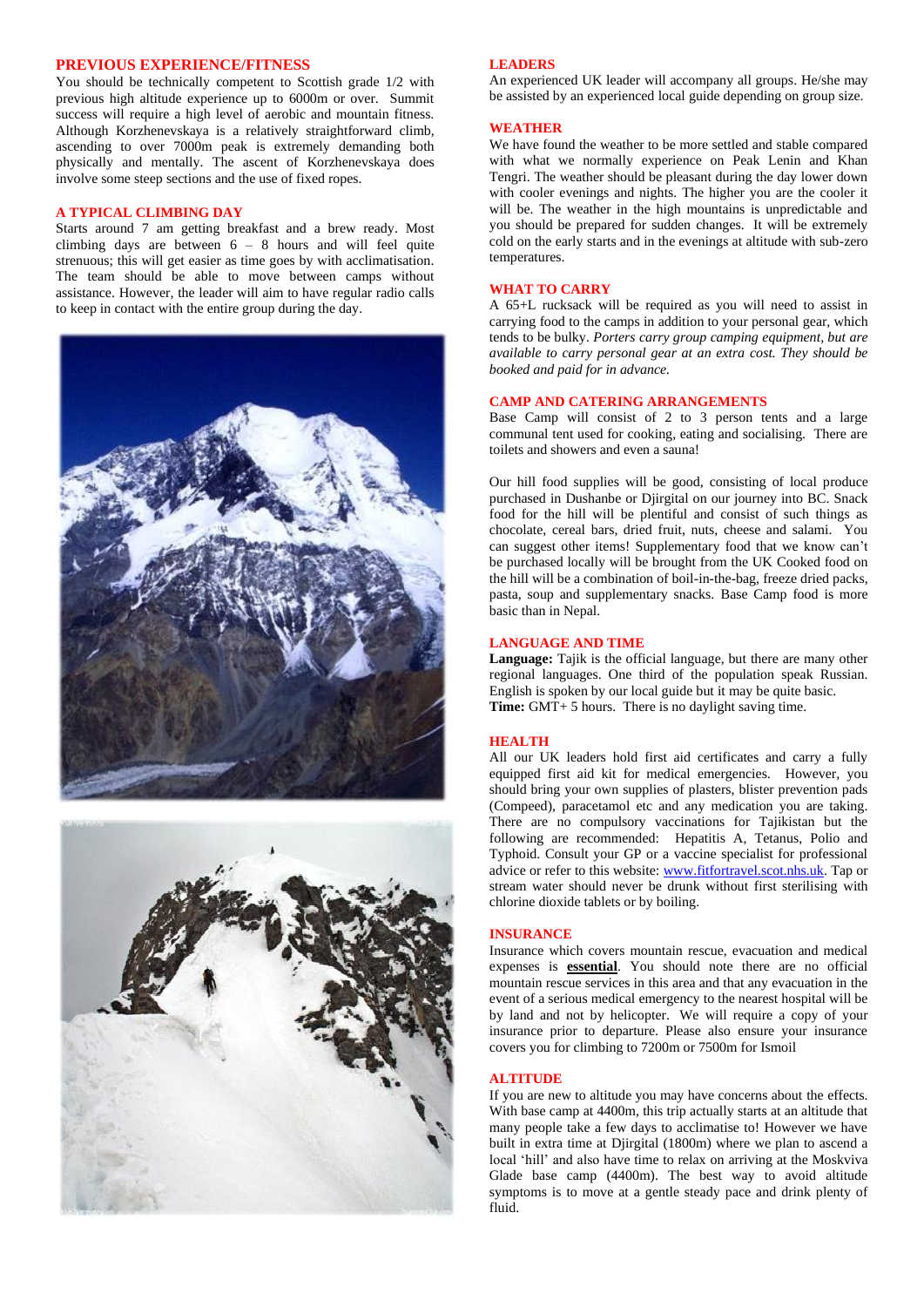# **USEFUL TIPS**

Just in case your main luggage goes missing en route, it is a good idea to wear your boots on the plane. Most other things can be replaced but comfortable, well worn-in boots cannot. Pack important items in strong plastic bags.

#### **EQUIPMENT**

A detailed equipment list is provided on booking. Specialist equipment can be hired from us. For equipment purchases Adventure Peaks offers a 15% discount off RRP from their shop in Ambleside or online.

## **BAGGAGE**

For your own comfort travel light. Normally airlines restrict baggage to 20-22kg but please allow 4kg for group equipment within this allowance (you will be wearing boots and one set of trekking clothes).

## **VISAS AND PERMITS**

A normal Tajik tourist visa is required. Most clients will be able to pre-register for a visa through Adventure Peaks in liaison with our agents. Information will be sent to you before your trip. More information is on the website below.

**Tajik Embassy**: 26-28 Hammersmith Grove, London, W6 7BA. **Email**: [info@tajembassy.ork.uk](mailto:info@tajembassy.ork.uk) **Web:**[www.tajembassy.org.uk/consular.htm](http://www.tajembassy.org.uk/consular.htm)

#### **LOCAL COSTS**

All accommodation and most meals are included; please see the itinerary page for full details. Additional costs would include any drinks or snacks outside of mealtimes, saunas, meals on the transfers and in the towns and tips for local staff.

*In the event of the expedition finishing early you will be responsible for any extra hotel nights taken and for any costs associated with changing your return flight. Please ensure that you have sufficient funds to cover this.* 

The currency in Tajikistan is the Tajik Somoni (TJS). Change bureaux are available in the arrivals hall at the airport, in cities and some hotels. Credit and debit cards are not generally accepted. You will need to bring all your money in US\$ (or Euros) in clean unmarked notes, and change all the cash you need on arrival as there are no change facilities in the mountains.

#### **TIPPING**

Tipping is an accepted part of life in Tajikistan. As we do not have 'trekking' crew on this trip, you will not need a lot of cash to cover sporadic tips. We would recommend you allow around £50 for tips.

#### **ADVENTURE PEAKS KIT BAG**

All Adventure Peaks clients who reside in the UK will receive a **FREE** 100L kitbag for any treks outside the UK. The bag will be posted to you approx. 3 weeks prior to your departure. If you have travelled with us before and already have an Adventure Peaks kitbag, or reside outside the UK, we will send an alternative branded piece of gear.

# **FLIGHTS AND JOINING ARRANGEMENTS**

Flights are included as part of this holiday, but you are given the option to purchase your own flights if you prefer. If booking your own flights you must ensure you arrive in Dushanbe early morning of Day 2.

# **The rendezvous for this trip is the ARRIVALS HALL, DUSHANBE AIRPORT early morning on Day 2.**

Return flights can be booked for anytime on Day 25. In the event that the expedition achieves first-time summit success and returns early to base camp and on to Dushanbe (which is subject to availability on the helicopter), you may decide to fly home earlier but additional costs will be incurred for hotels. Please see Local Costs section above.

**PLEASE ENSURE YOU DO NOT PURCHASE YOUR INTERNATIONAL TRAVEL (FLIGHTS OR OTHER) UNTIL WE HAVE GUARANTEED YOUR TRIP IS RUNNING.**



#### **CURRENCY**